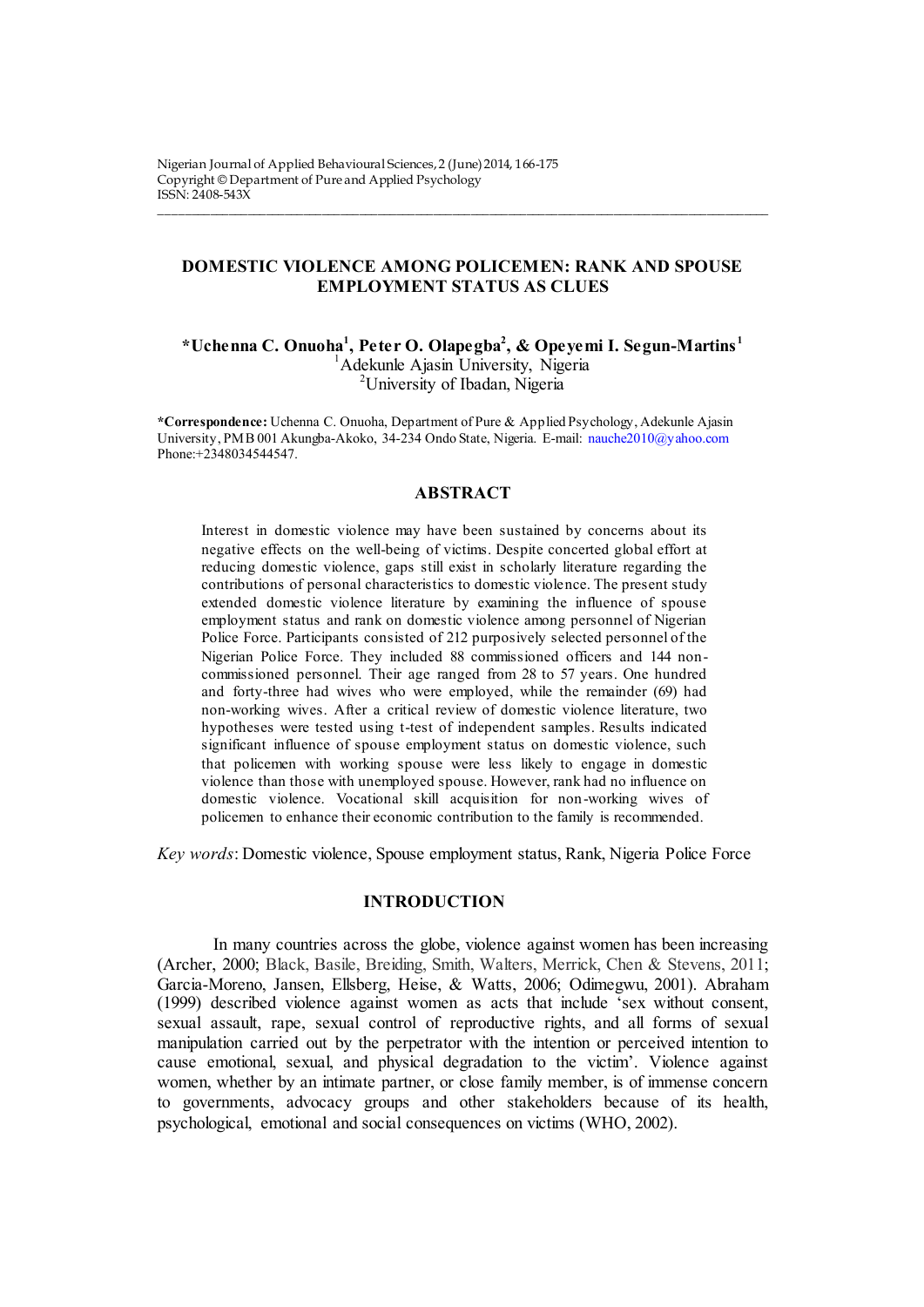In most cases, violence against women not only has a negative effect on their well-being, but it may also reduce their optimal contributions to the family, community, and society at large, especially if such women are married.

Violence towards female spouse can take one or more of three forms: physical abuse (kicking, hitting, pushing); sexual violence (forced sexual activity, sexual sadism); emotional/psychological abuse (intimidation, isolation from family and friends) (National Council on Child Abuse and Family Violence). Although violence against women may originate from different sources, abuse perpetrated by an intimate partner such as a husband tends to be commonplace in most patriarchal societies such as Nigeria. The reason may not be unconnected with traditional cultural practices in male-dominated societies that subjugate females to males, and in marital relationship, husbands often relate with their wives as a junior partner, or treat them as their private property.

In general, incidence of gender-based violence tends to be higher in societies in which the customs, beliefs, traditions and other practices not only discriminate against women but also promote gender inequality (Felson & Outlaw, 2007; Kinsfogel, 2010; Ilika, Okonkwo  $\&$  Odimegwu, 2002; Odujinrin, 1993; Okemgbo, 2002). In a study that examined social norms as factors of domestic violence, Davis, Parks, & Cohen (2006) concluded that social norms that oppress and objectify women, show great value for the use of power over others, tolerate violence and victim-blaming and support traditional views of masculinity as basically dominant and controlling, significantly contribute to sexual violence against women.

Besides the role of discriminatory cultural norms in promoting domestic violence, membership of law enforcement organizations such as police might also increase male to female domestic violence. In Nigeria, policemen tend to rely on the use of force as a 'weapon' for arresting, interrogating an offender, and ensuring compliance whenever there is a perceived threat to their authority. In most cases, the use of force had often led to successful arrests and interrogation of offenders, thus increasing their performance. As a result, policemen may have developed a positive attitude towards the use of force and this may have generalized to non-work settings such as the home (Westman, 2005), thus increasing their tendency to engage in spouse abuse. Whereas studies have investigated how personality attributes influence domestic violence, there are still gaps in literature regarding the role of spouse employment status and rank on domestic violence in Nigeria, especially among policemen. But it is argued these two factors may increase the likelihood of male to female domestic violence among policemen and thus warrants further investigation.

Research has suggested a strong association between female partner's employment status and male-to-female intimate partner violence (Caetano, Vaeth, & Ramisetty-Mikler, 2008; Rao, 1997; Panda & Agarwal, 2005). These studies found that the likelihood of a female becoming a victim of intimate partner violence is higher among economically disadvantaged females. The finding suggests that females with little or no contributions to the family's purse may be more vulnerable to domestic abuse. In a related study that explored the relationship between income and male-to-female domestic violence, lower income predicted violence against female spouse (O'Donnell, Smith, & Madison, 2002; Pan, Neidig, & O'leary, 1994). An explanation for this link is that couples who are struggling to make ends meet may experience greater stress which increases the tendency of relationship friction between them.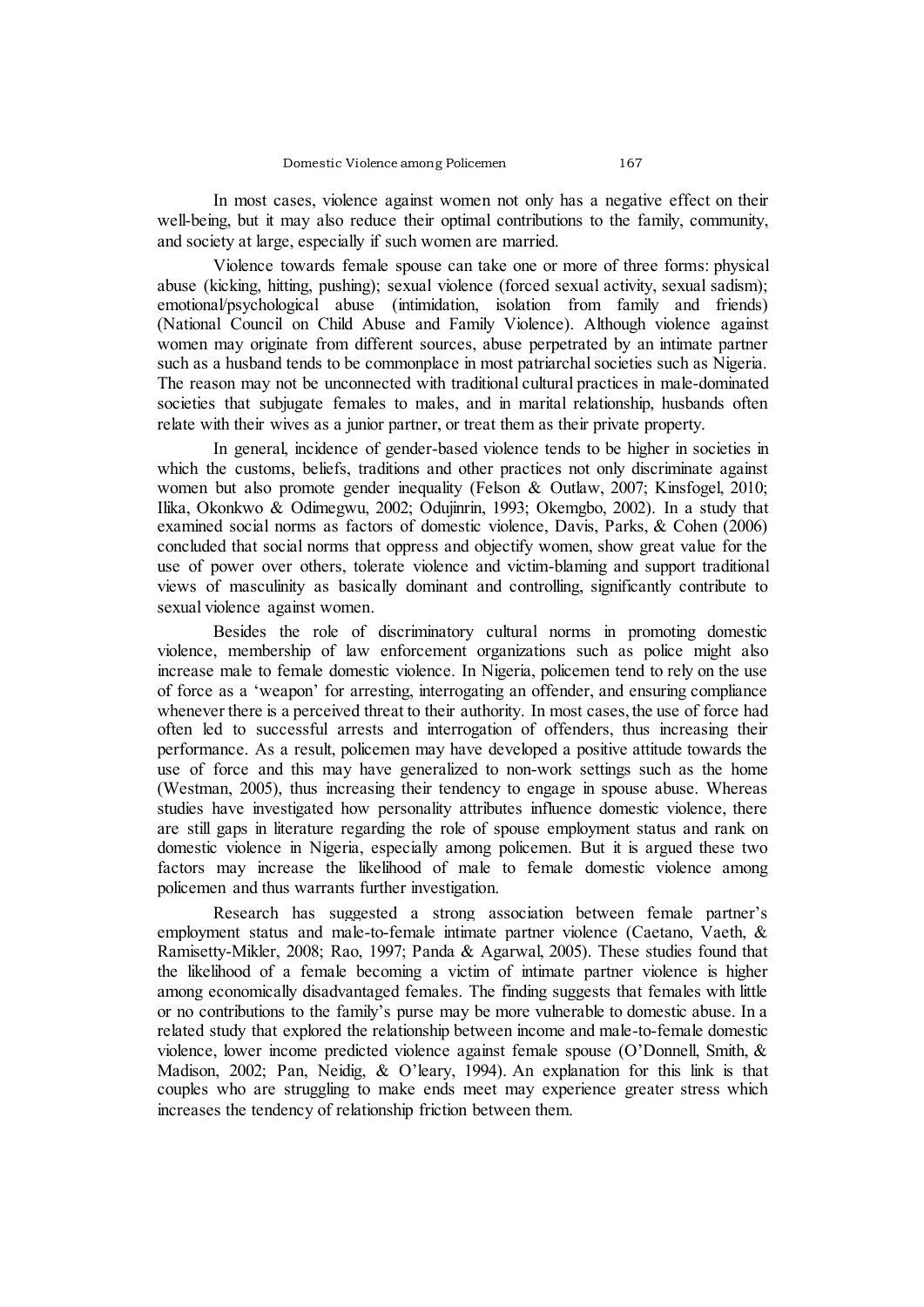Similarly, Cunradi, Caetano, & Schafer (2002) reported positive relationship between annual household income and intimate partner violence among Americans of different nationalities. The authors found that the incidence of domestic violence was higher among lower income family, especially among couples with non-working wives. However, in a somewhat contradictory finding, Rodriguez, Lasch, Chandra, & Lee (2001) reported that non-employed individuals were not more likely than employed persons to engage in domestic violence, suggesting that factors other than employment status might contribute to domestic violence between intimate partners. The authors however noted an increased likelihood of conjugal violence among employed individuals who supplemented their income with welfare.

Further evidence highlighting an association between socio-economic status and domestic violence showed a significant negative relationship between income level of male partner and violence (Hoffman, Demo, & Edwards, 1994). Interestingly, there are studies that suggest that women with greater autonomy and control over economic resources tend to be more protected against violence (Jewkes, Levin, & Penn-Kekana, 2002). The finding is an indication that having economic power or control over economic resources may reduce the risk of women becoming victim of abuse. Corroborating this finding, Ghazizadeh (2005) reported that physical abuse was significantly more frequent among unemployed female spouses compared to those engaged in some form of economic activity.

Rank and hierarchy may have some effect on police domestic violence. Studies (Lott, 1995; Southworth, 1990) found that rank predicted domestic abuse, such that lower ranked policemen exhibited a higher tendency of engaging in domestic violence. The authors noted that this outcome might be related to the need for power and control among lower ranked policemen. They reasoned that in a rigidly controlled structure with a clear chain of command such as the police force, the lower ranks are the ones who execute orders but have little control over what they are required to do. They stated further that if an individual had limited power and control at work and experienced a need to exercise such power and control, they may then exercise that need in another context.

Previous studies (Bachman & Saltzman, 1995; Caetano, Cunradi, Clark, & Schafer, 2000; Cunradi, Caetano, & Schafer, 2000; Ratner, 1993) reported that lower ranking military personnel were at greater risk for perpetrating spouse abuse. These findings were attributed to factors related to the remuneration of lower ranked personnel. Lower ranked servicemen may face greater socioeconomic stressors than higher ranking soldiers because of their relatively lower remunerations such as salaries and other financial benefits. The authors thus concluded that stress experienced by lower ranking servicemen as a result of financial constraints may explain the positive association between lower rank and domestic violence. The conclusion validated findings across countries which showed a strong association between socioeconomic status and family violence (Jewkes, 2002).

Policemen may experience negative moods such as depression as a result of inability to satisfy certain needs and this may increase their likelihood of engaging in domestic violence. Halpern, Spriggs, Martin, and Kupper (2009) investigated this relationship and found a positive association between depression and intimate partner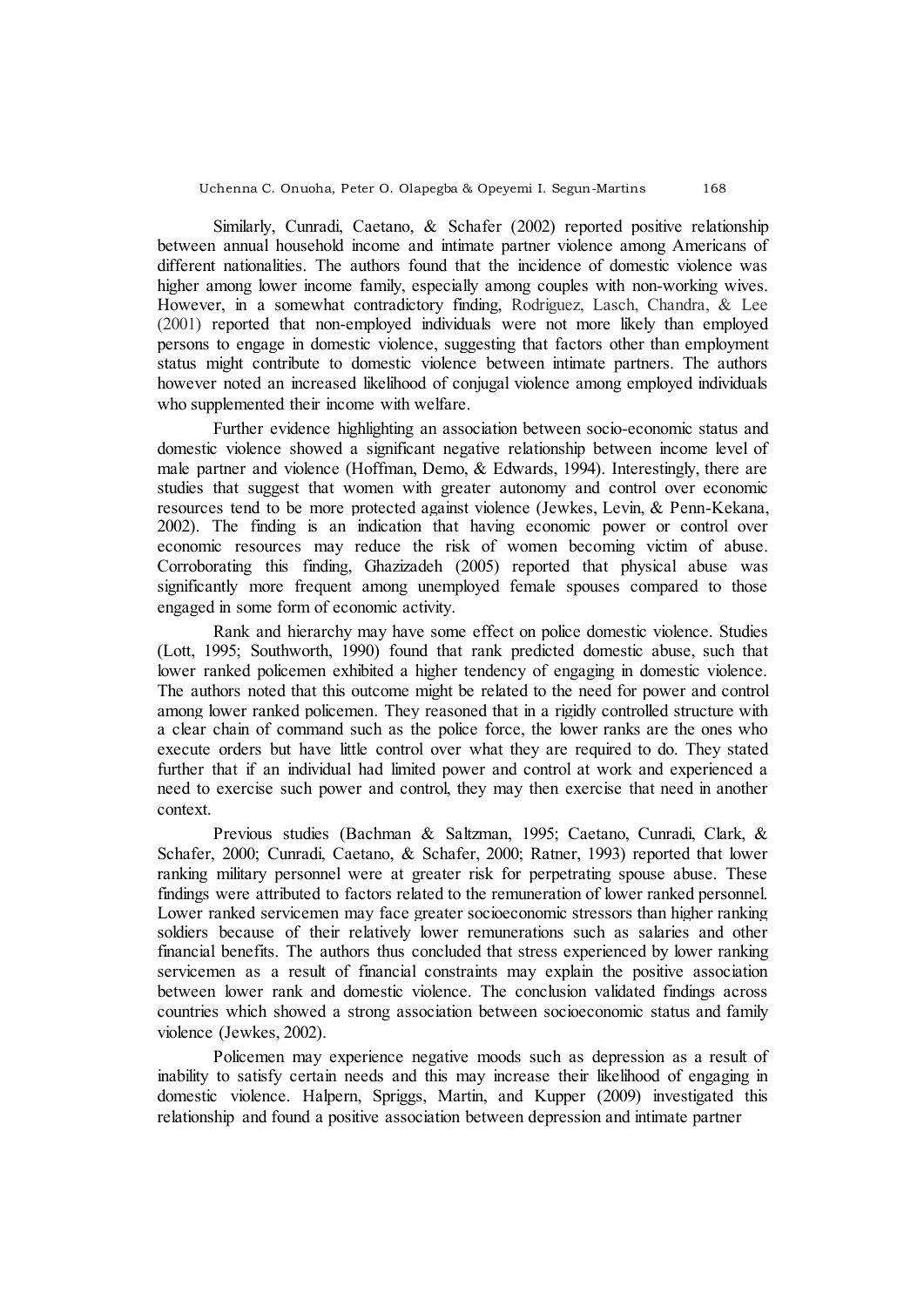victimization. The finding suggested that depression significantly increased the likelihood of domestic violence. Also, Foshee, Reyes, Ennett, Suchindran, Mathias, Karriker-Jaffe, Bauman, & Benefield (2011) reported that positive attitude towards violence by one's peer group significantly increased intimate partner violence. The study suggested a higher tendency of relationship violence if one's peer group has a favorable attitude towards it.

### **Hypotheses**

- 1. Policemen with unemployed spouse will be significantly higher on domestic violence than those with employed spouse.
- 2. Lower ranked policemen will be significantly higher on domestic violence than higher ranked policemen.

#### **METHOD**

#### **Design and participants**

The study was a cross-sectional survey. The setting was randomly selected Divisional Police offices located within Ibadan metropolis. Two hundred and twelve (212) married policemen were purposively selected to participate in the study. Of this total, 88 (41.51%) were commissioned officers, while the remaining 144 (58.49%) were non-commissioned officers. Their ages ranged from 28 to 57 years. One hundred and eighty-four respondents indicated that they were in a monogamous relationship (married to one wife), while the remaining twenty-eight were in a polygamous relationship (had at least two wives). One hundred and forty-three had working wives, while the rest had wives who were not engaged in any form of economic activity. In terms of educational qualification, 28.3% had senior school certificate, 30.7% possessed Ordinary National Diploma, with the remaining 41.0% being educated up to Bachelors degree and post graduate level.

#### **Measures**

*Domestic violence* was measured with Intimate Partner Abuse scale (Hudson, 1992). The scale had 9 items that measured physical and non-physical abuse that occurred between partners in intimate relationship. The scale is scored according to 5 point Likert response format with options that ranged from Strongly Agree to Strongly Disagree. The scale was revalidated in this study and yielded Cronbach's alpha of .76. In interpreting scores in the scale, scores above the mean value indicated higher tendency to abuse a partner, while scores below the mean value indicated lower tendency to abuse a partner.

## **Procedure**

The researcher established contact with some police officers who expressed interest in the study and helped to facilitate the process that led to the granting of permission to conduct the study at the designated divisional police office selected for the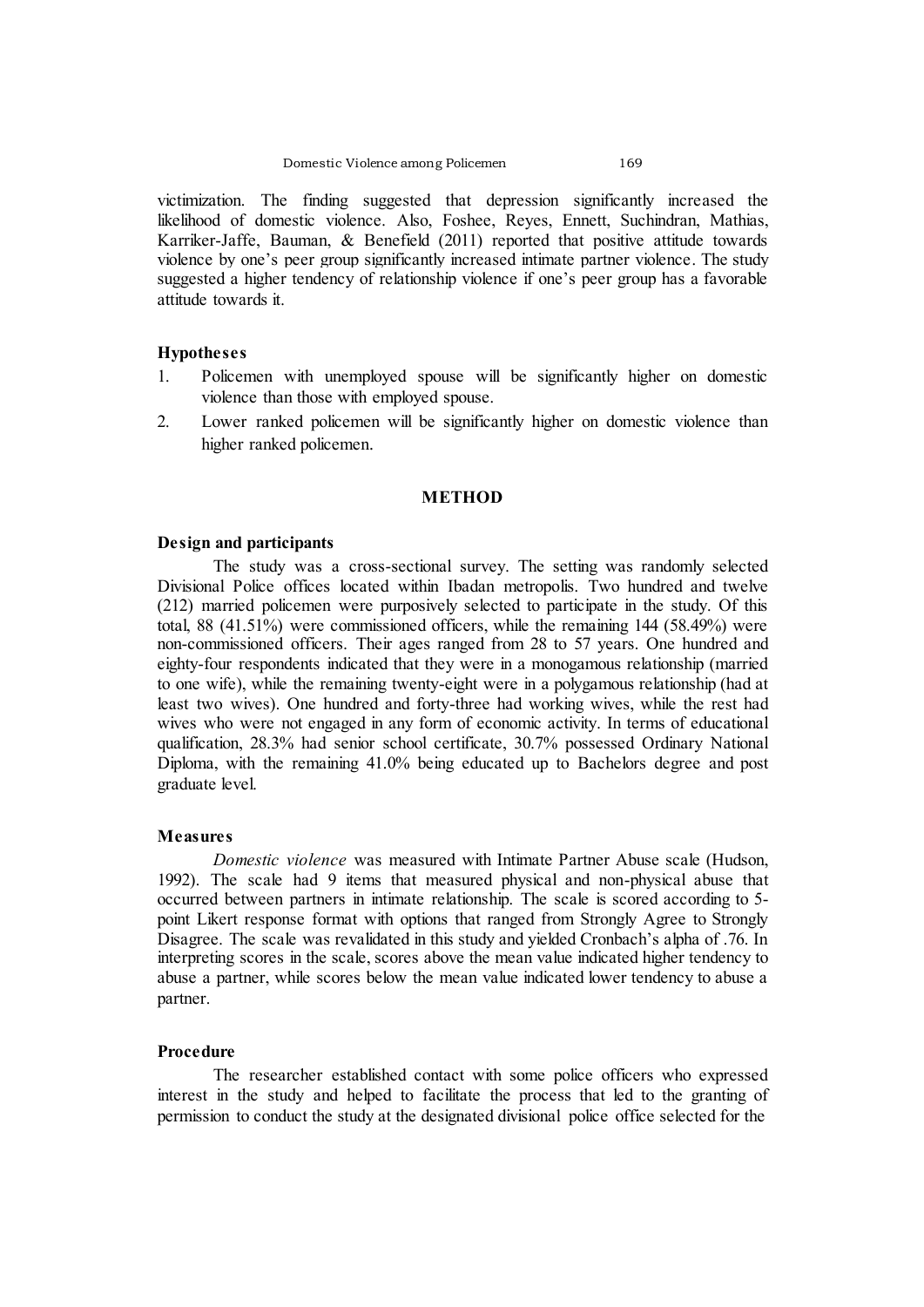study. Thereafter, the researcher with research assistants met with policemen at their weekly briefing session at the various police divisions selected for the study and discussed the purpose of the study with them. Objections were responded to and clarifications made where necessary. Research instrument was subsequently administered on those who expressed willingness to participate in the study and gave oral consent as requested by the researcher.

Participants were assured that the result of the research would not be used for personnel decision whatsoever by the police hierarchy. The research instrument was collected from participants who were able to complete theirs the same day. Those who could not complete theirs were requested to drop them at an agreed designated collation point after they might have responded to the questions. Data collection lasted three weeks as some participants asked for more time to enable them respond to all the items in the instrument.

### **RESULTS**

The results of the t-test of independent measure on the influence of spouse employment status on domestic violence are presented in Table 1.

### Table1:

# **Summary of t-test on Spouse Employment and Domestic Violence**

| <b>Spouse Employment Status</b> |     | М | -SD                |     |         |      |  |
|---------------------------------|-----|---|--------------------|-----|---------|------|--|
| Employed spouse                 | 143 |   | 9 71 7 50          |     |         |      |  |
| Unemployed spouse               | 69  |   | $13.0 \quad 10.30$ | 210 | $-2.63$ | < 01 |  |

Table 1 indicates that spouse employment status significantly influenced domestic violence such that policemen with employed spouse displayed lower tendency to engage in domestic violence compared to those with unemployed spouse  $\lceil t (210) = -1 \rceil$ 2.63,  $p \le 01$ . The hypothesis 1 was, therefore, accepted.

To test the influence of job rank on domestic violence, a t-independent test was conducted. The results are presented in Table 2.

### Table 2:

### **Summary of t-test on Rank and Domestic Violence**

| Rank      |     | M    | <b>SD</b> |     |              | D |  |
|-----------|-----|------|-----------|-----|--------------|---|--|
| High rank | 120 | 3.67 | 3.99      |     |              |   |  |
| Low rank  | 92  | 3.92 | 3.22      | 210 | $-.51 > .05$ |   |  |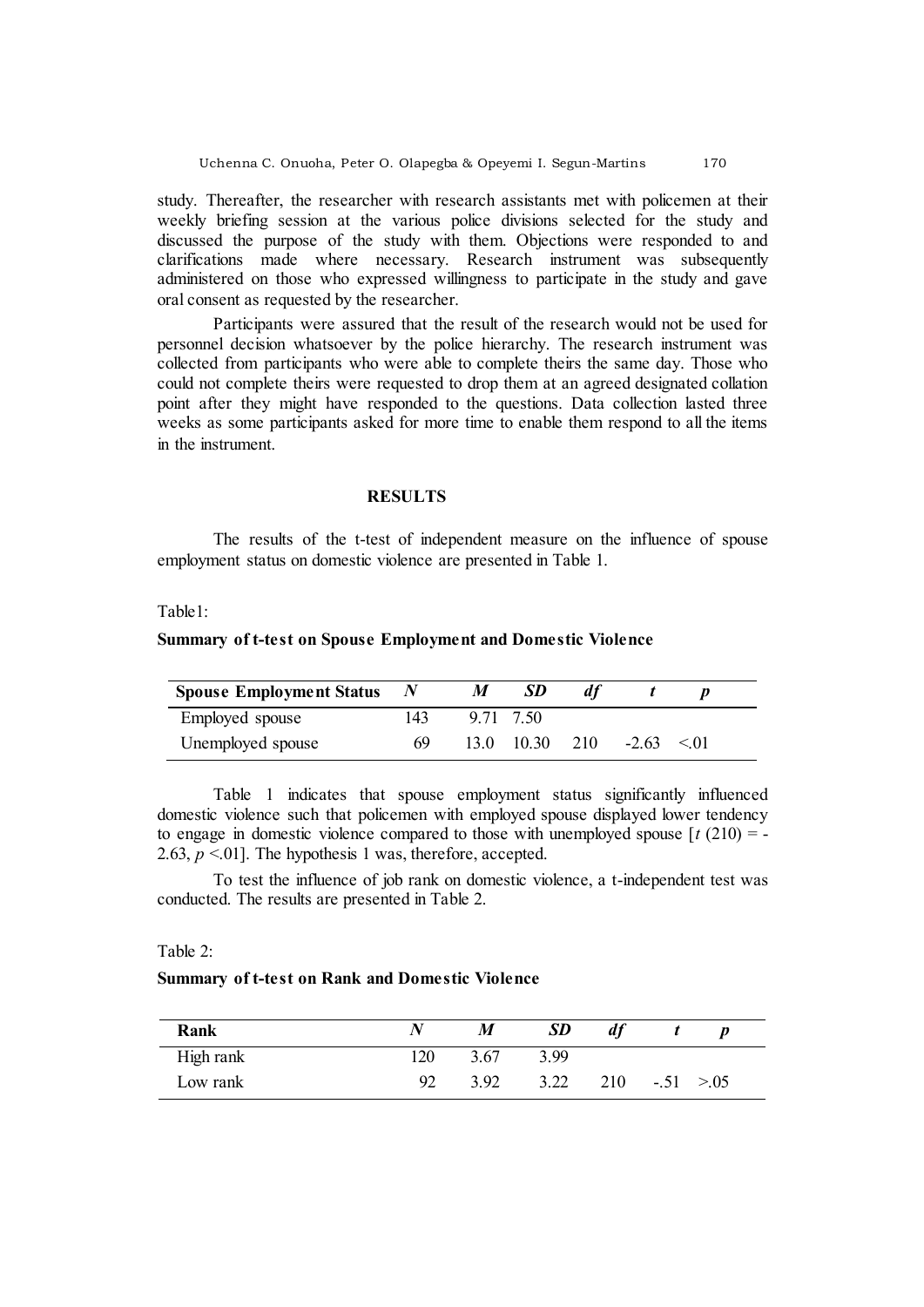Table 2 shows that rank had no significant influence on domestic violence. Higher ranking policemen (Mean =  $3.67$ ; SD =  $3.99$ ) and lower ranked policemen (Mean  $= 3.92$ ; SD  $= 3.22$ ) were comparable on domestic violence [ $t(210) = -.51, p > .05$ ]. The hypothesis 2 was not accepted.

#### **DISCUSSION**

This study investigated spouse employment status, and rank as predictors of domestic violence among policemen. On the basis of literature reviewed, it was hypothesized that spouse employment status will have significant influence on domestic violence. The result indicated significant influence of spouse's employment status on domestic violence. The finding showed that domestic violence was higher among nonworking or unemployed wives compared to employed spouses. The finding is a further confirmation of previous studies which reported that non-working female spouses were at higher risk of domestic violence (Caetano *et al*., 2008; Rao, 1997; Panda & Agarwal, 2005). The finding supported commonly held belief that economically disadvantaged women tend to be at higher risk for violence by an intimate partner (Cunradi, Caetano, & Schafer, 2002).

An explanation for this finding in the present study might have a cultural undertone especially in traditionally patriarchal societies like Nigeria. In these societies, husbands are projected as sole provider for the family; with this ascription significantly influencing male and female expectations of their economic contributions in conjugal relationships. However, contemporary economic reality might have forced a review of women's role as far as the family's economic well-being is concerned, as more women have now assumed active economic roles in the family. Consequently, most men in patriarchal societies may have developed a negative attitude towards economically unproductive spouses. Therefore, the finding in this study indicates that domestic violence among policemen can be associated with socioeconomic factors and may be understood from an economic perspective.

Rank had no significant influence on domestic violence. The finding showed that higher ranked policemen and their lower ranked counterparts were similar on domestic violence. The finding is at variance with studies from western societies which reported that lower ranked servicemen had a higher likelihood of battering their spouse (Bachman & Saltzman, 1995; Caetano *et al*., 2000; Cunradi *et al*., 2000; Ratner, 1993). The contradictory finding regarding the association between rank and domestic violence in this study seems more an indication that policemen irrespective of their rank, might have subscribed to male sub-cultural norms that justify violence towards women as is common in traditional African societies. The finding further suggests the existence of a negative police culture towards women which might cut-across the organizational hierarchy. This negative police culture undoubtedly may have originated from the larger cultural practices in male-dominated societies that oppress and objectify women, value the use of power over others, tolerate violence against women, and often engages in victim-blaming (Davis *et al*., 2006).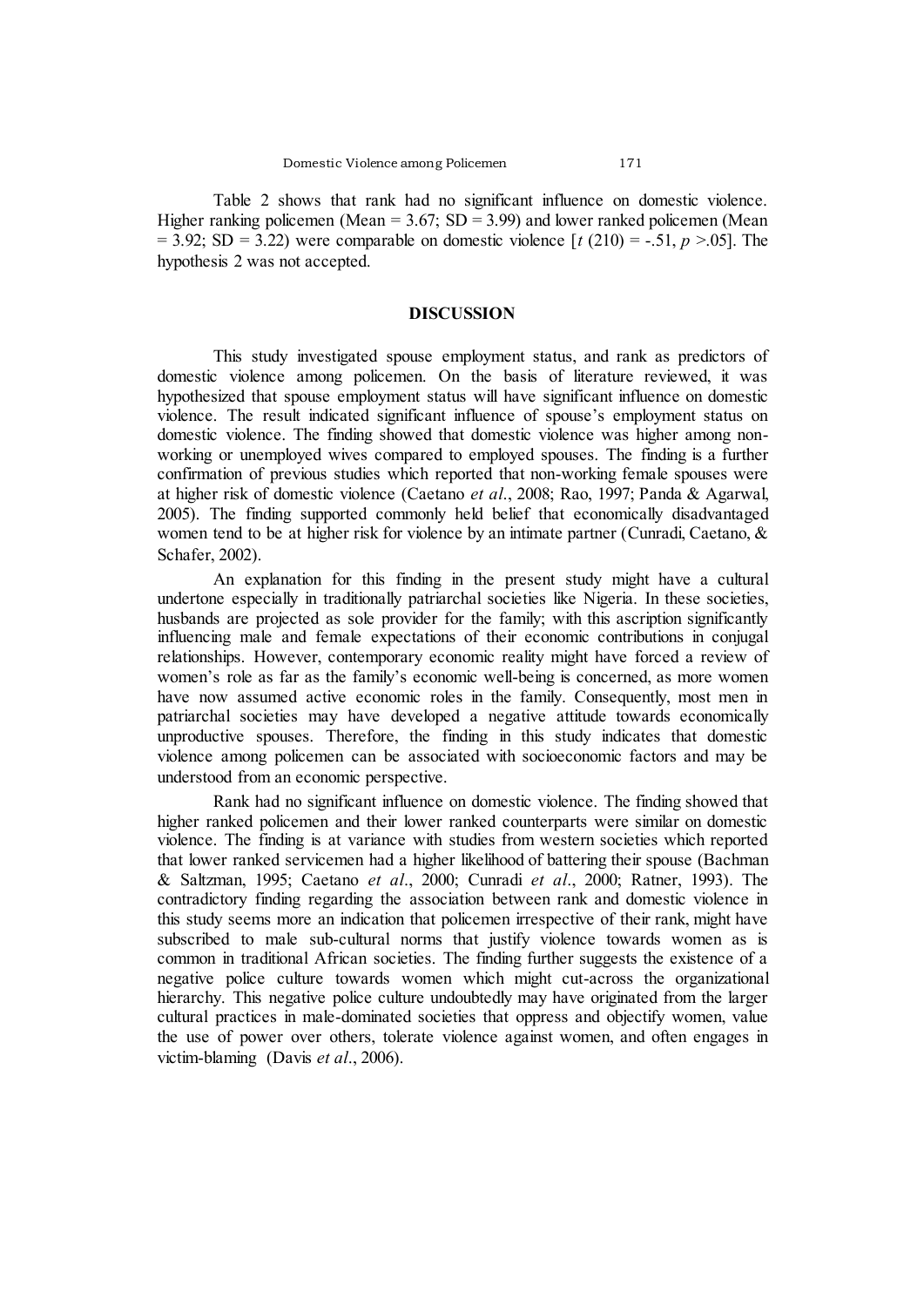# **CONCLUSION**

The study explored how spouse employment status influenced domestic violence. The study found that being unemployed significantly influenced domestic violence. In addition, the study found that rank had no influence on domestic violence. The finding in this study emphasizes the need for emotional management training for policemen. It also stresses the need for better support services for policemen in order to help them better manage job-related stress.

The major limitation of the study has to do with the setting. The sample for the study was drawn from only police divisions in Ibadan metropolis. Another limitation has to do with the small sample size of the study. Generalization of the findings might have been enhanced if the sample size had been larger and police divisions in other south western states of Nigeria were sampled.

The present study found that spouse employment status was a significant factor that predicted domestic violence. It indicated that being gainfully employed reduced the risk of domestic violence. Economic empowerment of spouses of policemen might reduce domestic violence among members of the police force. It is therefore recommended that the police hierarchy through such organs as POWA (police officers wives association) and other related associations should embark on programs to create awareness among wives of policemen on the need to become economically active as a way of reducing their risks of being victimized.

#### **REFERENCES**

- Abraham, M. (1999). Sexual abuse in South Asian immigrant marriages. *Violence Against Women, 5,* 591-618.
- Archer J. (2000). Sex differences in aggression between heterosexual partners: A metaanalytic review. *Psychological Bulletin*, *126,* 651–680.
- Bachman, R., & Saltzman, L.E. (1995). *Violence against women: Estimates from the redesigned survey bureau of justice statistics.* Washington, DC: National Institute of Justice,
- Black, M.C., Basile, K.C., Breiding, M.J., Smith, S.G., Walters, M.L., Merrick, M.T., Chen, J., & Stevens, M.R (2011). *The national intimate partner and sexual violence survey (NISVS): 2010 summary of Report.* Atlanta, GA: National Centre for Injury Prevention and Control, Center for Disease Control and Prevention.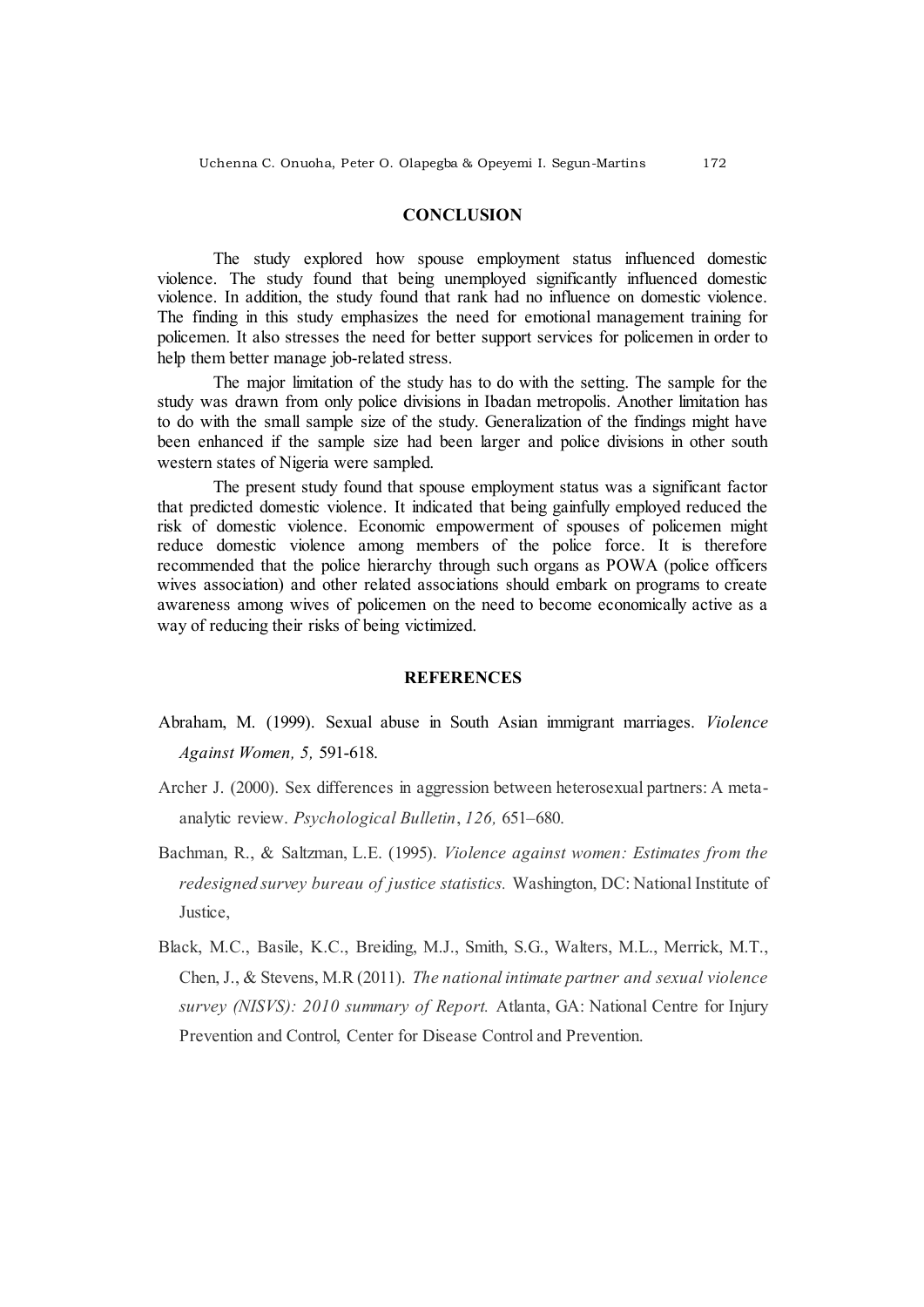- Caetano, R., Vaeth, P.A.C., & Ramisetty-Mikler, S. (2008). Intimate partner violence victim and perpetrator characteristics among couples in the United States. *Journal of Family Violence. 23(6),*507–518.
- Caetano, R., Cunradi, C.B., Clark, C.L., & Schafer, J. (2000). Intimate partner violence and drinking patterns among white, black and Hispanic couples in the US. *Journal of Substance Abuse, 11,* 123-138.
- Cunradi, C.B., Caetano R, & Schafer J. (2002). Socio-economic predictors of intimate partner violence among White, Black, and Hispanic couples in the United States. *Journal of Family Violence*, *17(4),* 377–389.
- Cunradi, C.B., Caetano, R., Clark, C., & Schafer, J. (2002). Neighborhood poverty as a predictor of intimate partner violence among white, black, and Hispanic couples in the United States: a multilevel analysis. *Annals of Epidemiology*, *10,* 297-308
- Davis, R., Parks, L. F., & Cohen, L. (2006). Sexual violence and the spectrum of prevention: Towards a community solution. Retrieved from the National Sexual Violence resource resource Center: http://www.nsvrc.org/sites/default/files/Publications\_NSVRC\_Booklets\_Sexual-Violence-and-the-Spectrum-of-Prevention\_ Towards-a-Community-Solution\_0.pdf
- Felson, R., & Outlaw, M. (2007). The control motive and marital violence. *Violence and Victims, 22(4)*, 387-407.
- Foshee, V.A., Reyes, H.L.M, Ennett, S.T, Suchindran, C, Mathias, J.P, Karriker-Jaffe, K.J, Bauman, K.E, & Benefield, T.S. (2011). Risk and protective factors distinguishing profiles of adolescent peer and dating violence perpetration. *Journal of Adolescent Health*, *48(4),* 344–350.
- Garcia-Moreno, C.H.A., Jansen, M., Ellsberg, L., & Heise, C.H. (2006). Prevalence of intimate partner violence: Findings from the WHO multi-country study on women's health and domestic violence. *Lancet, 368,* 1260-1269.
- Ghazizadeh, A. (2005). Domestic violence: a cross-sectional study in an Iranian city. *Eastern Mediterranean Health Journal*, *11(5&6),* 880–887.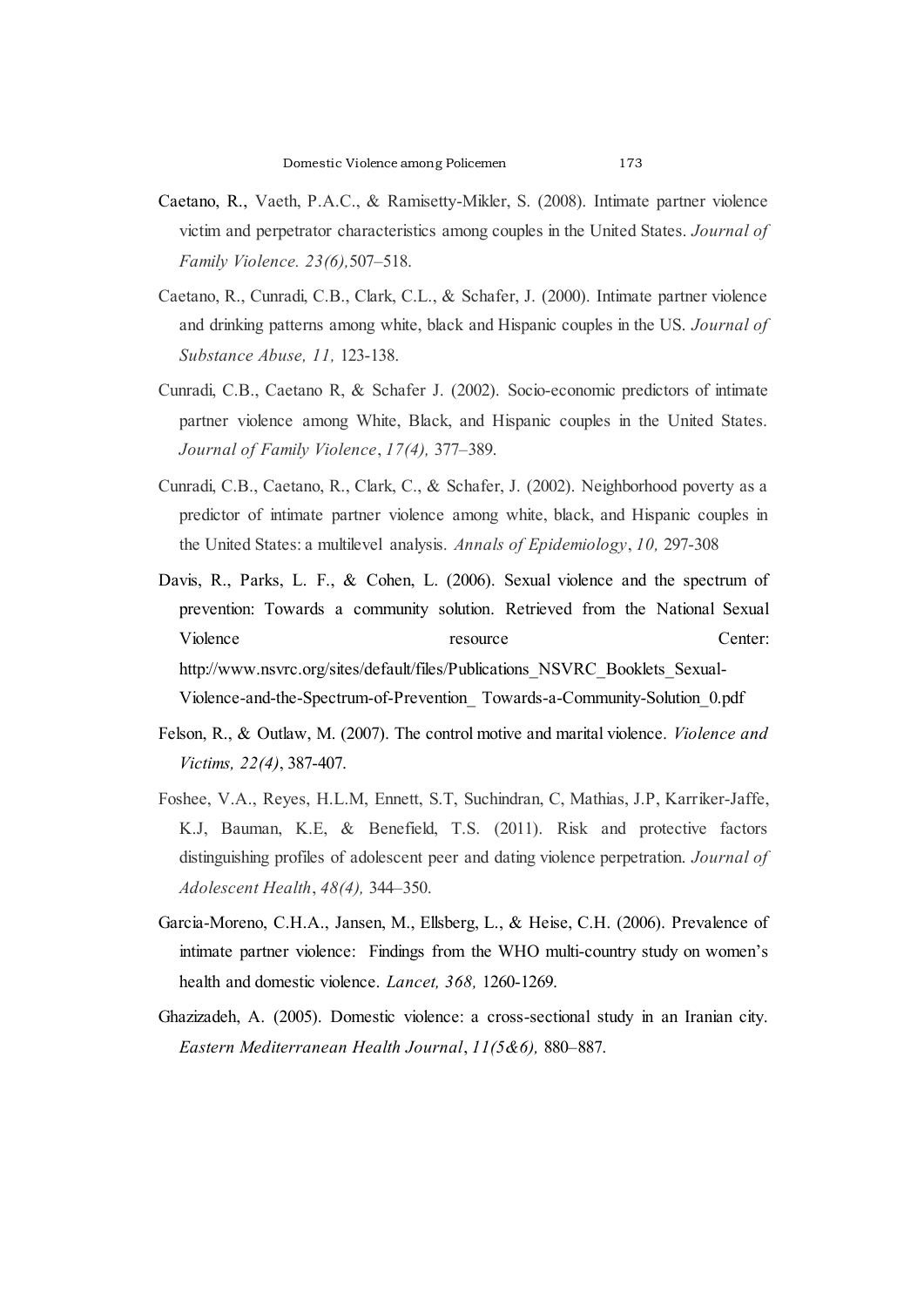- Halpern, C.T., Spriggs, A.L, Martin, S.L, & Kupper, L.L. (2009). Patterns of intimate partner violence victimization from adolescence to young adulthood in a nationally representative sample. *Journal of Adolescent Health*, *45(5),* 508–516.
- Hoffman, K.L., Demo, D.H. & Edwards, J.N. (1994). Physical wife abuse in a nonwestern society: an integrated theoretical approach. *Journal of Marriage and Family*, *56,* 131-146
- Ilika, A.L, Okonkwo, P.I., & Adogu, P. (2002). Intimate partner violence among women of childbearing age in a primary health care centre in Nigeria. *African Journal of Reproductive Health, 6(3),* 53-58.
- Jewkes, R. (2002). Intimate partner violence: causes and prevention. *Lancet, 359,* 1423- 1429.
- Jewkes, R., Levin, J., & Penn-Kekana, L. (2002). Risk factors for domestic violence: findings from a South African cross-sectional study. *Social Science Medicine*, *55,* 1603-1617.
- Kinsfogel, K.M. (2010). Exploring the role of attachment style in the relation between family aggression and abuse in adolescent dating relationships. *Journal of Aggression, Maltreatment and Trauma*. *19(6),* 624–640.
- Lott, L. (1995). Deadly Secrets: violence in the police family. FBI Law Enforcement Bulletin November, 1995.
- National Council on Child Abuse and Family Violence (NCCAFV, 1998-2014).
- O'Donnell, C.J., Smith A., & Madison, J.R. (2002). Using demographic risk factors to explain variations in the incidence of violence against women. *Journal of Interpersonal Violence*. *17,* 1239–1262.
- Odimegwu, C.O. (2001). Couple formation and domestic violence among the Tiv of Benue State, Nigeria. Paper presented at the International Colloquium Gender, Population and Development in Africa organized by UAPS, INED, ENSEA, IFORD, Abidjan 16-21 July 2001.
- Odujinrin, O. (1993). Wife battering in Nigeria. *International Journal of Gynecology and Obstetrics, 41(2),* 159-164.